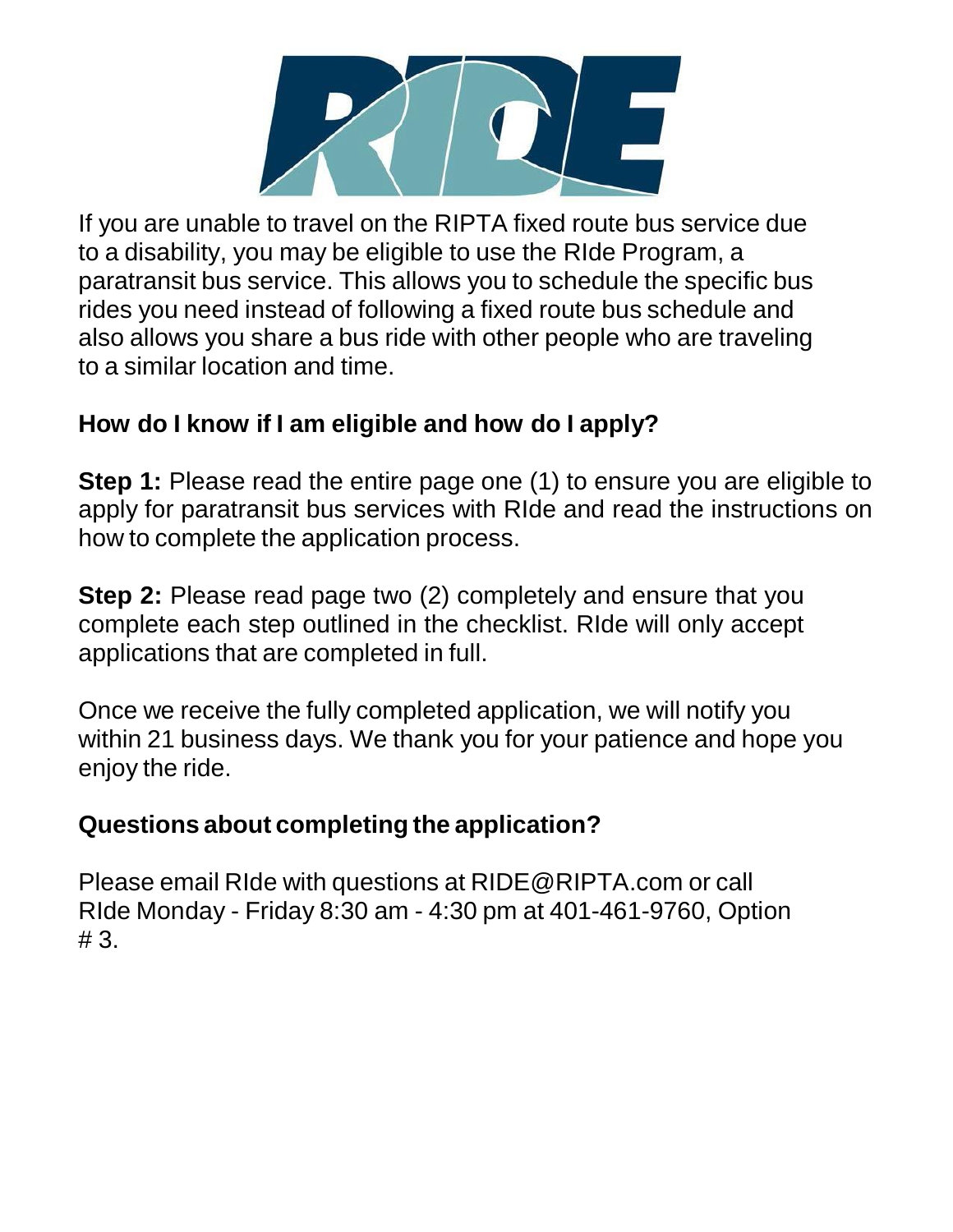

#### **What is Paratransit?**

The RIde Program provides public transportation for people with disabilities who are unable to use RIPTA fixed route buses. If you are eligible, you will:

- Reserve the trips you need instead of following a fixed bus schedule; and
- Share the bus ride with other people who reserved the same trip.

#### **How Is Eligibility Determined?**

We do **NOT** base the decision automatically on symptoms, type of disability, use of a mobility aid, age, income, ability to drive, or access to private automobile transportation. We consider:

- Your functional ability; and
- Whether you are unable to travel on RIPTA fixed route service all or some of the time due to your disability; and
- Your effort and risk during such travel.

#### **When Can I Use The RIde Program?**

We need to determine your eligibility **BEFORE** you can use RIde. You cannot use RIde during the application process.

We will try our best to make a decision within 21 days of receiving your **ENTIRE COMPLETED APPLICATION**. If we need more than 21 days, we will notify you and give you temporary permission to use the RIde Program.

#### **What Else Do I Need to Know?**

We must receive the **ENTIRE COMPLETED APPLICATION** before we will process it.

Use the Part 1 Checklist to ensure that your application is completed properly.

#### DO NOT ALLOW A DOCTOR'S OFFICE TO FAX SECTIONS TO US. WE NO LONGER ACCEPT FAXED APPLICATIONS.

The application process:

•Is necessary to assess your eligibility;

**The following may fill out the application on your behalf: a Parent, Power of Attorney, Legal Guardian or Personal Representative.**

- Does not guarantee that you will be certified eligible; and
- May include an interview and/or functional assessment.

After we complete the process, we will send a letter confirming or denying your application for certification. If you feel the decision is incorrect, you can file an appeal within 60 days by contacting Mark Therrien, Executive Director of Paratransit Services at the address below.

#### **IMPORTANT NOTE ON PART 5**

- This part must be filled out by a licensed health care provider whom you authorize to release your personal health information.
- Your information will be kept confidential and will not be shared with anyone outside the RIde Program eligibility process and will not be released to any other party without your written permission to the maximum extent permissible under law.
- •If you or another unqualified person fills out the information, it invalidates your application and may be fraud.
- •If you skip any part, we will be unable to determine your eligibility.
- Do not allow a medical office to send copies or documents separately to RIde.

#### **How Do I Submit My Application?**

Send the entire, complete application to RIde Paratransit Eligibility through one of the following methods:

| U.S. Postal Service  | <b>Electronic Mail</b> | In Person            |
|----------------------|------------------------|----------------------|
| Attn: Ride Program   |                        | Front Lobby          |
| 705 Elmwood Avenue   | RIDE@RIPTA.com         | 705 Elmwood Avenue   |
| Providence, RI 02907 |                        | Providence, RI 02907 |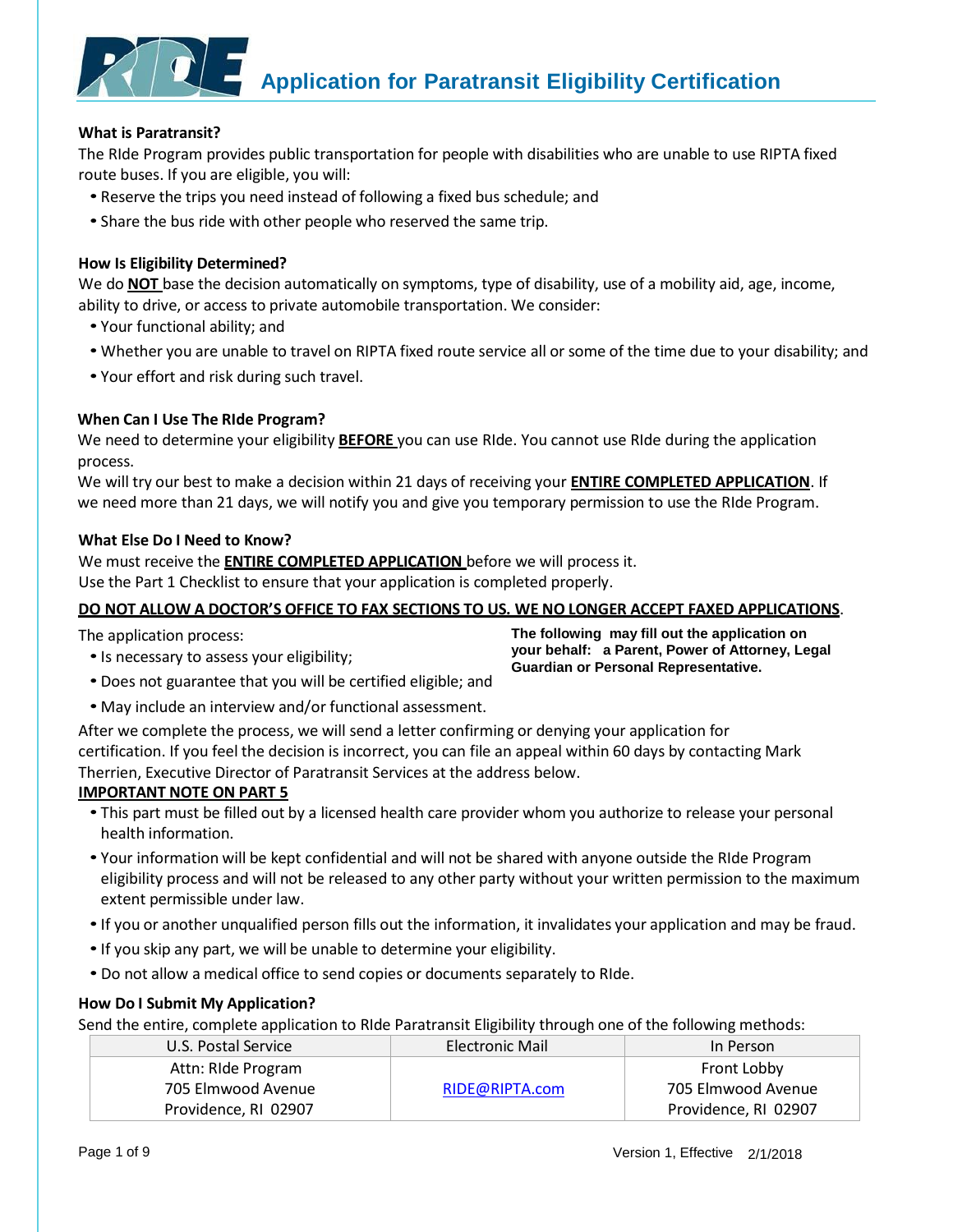

#### **Part 1: CHECKLIST**

| After completing each step, check the box and write your initials.                                                                                                                                                                                                                                                                                                                                                        |                      |
|---------------------------------------------------------------------------------------------------------------------------------------------------------------------------------------------------------------------------------------------------------------------------------------------------------------------------------------------------------------------------------------------------------------------------|----------------------|
| 1. Confirm If I Live In the Service Area<br>I dialed 401-461-9760, Option #3 to learn whether my address is inside or<br>outside the RIde Service Area. I understand that if I am eligible for paratransit<br>service but live outside the service area, I will need another way to reach the                                                                                                                             | <b>Initials</b>      |
| pick-up points inside the service area, my trips must be within the service area,<br>and I will need another way to travel from a RIde drop-off point to my final                                                                                                                                                                                                                                                         | Inside service area  |
| destination.                                                                                                                                                                                                                                                                                                                                                                                                              | Outside service area |
| 2. Provide My Personal Information and Complete the Self-Assessment, pages 3 - 6<br>I provided my current contact information.                                                                                                                                                                                                                                                                                            |                      |
| I answered all the questions about my ability or inability to use the regular<br>RITPA buses ("fixed route buses").                                                                                                                                                                                                                                                                                                       | Initials             |
| 3. Authorize the Release of My Personal Health Information, page 7<br>I provided the contact information for my licensed health care provider(s) and<br>signed the authorization.                                                                                                                                                                                                                                         | Initials             |
| 4. Ask My Authorized Licensed Health Care Provider to Complete the Assessment and                                                                                                                                                                                                                                                                                                                                         |                      |
| <b>Provide Materials. Pages 8 - 9</b><br>My authorized licensed health care provider(s) completed the assessment and<br>$\bullet$<br>returned all pages to me.                                                                                                                                                                                                                                                            | Initials             |
| My authorized licensed health care provider(s) gave me at least one of the<br>$\bullet$<br>required supporting materials, which I attached to my application.                                                                                                                                                                                                                                                             |                      |
| 5. Recent Photo of Myself                                                                                                                                                                                                                                                                                                                                                                                                 |                      |
| Sending a photo may expedite the creation of a photo ID if you are certified<br>eligible. If you email the photo, put your full name in the subject line.                                                                                                                                                                                                                                                                 | Initials             |
| I attached my photo to the application with a paperclip.                                                                                                                                                                                                                                                                                                                                                                  |                      |
| I emailed my photo to <b>RIDE@RIPTA.com</b> (full name in the subject line).                                                                                                                                                                                                                                                                                                                                              |                      |
| I prefer to come to the RIde location to have my photo taken.                                                                                                                                                                                                                                                                                                                                                             |                      |
| 6. Review the Application, pages 3 - 9<br>I made sure all questions have answers and all portions needing a signature<br>are signed by the correct person.<br>I attached the materials from my authorized licensed health care provider.                                                                                                                                                                                  | Initials             |
| 7. Make a Copy for My Records of pages 1 - 9                                                                                                                                                                                                                                                                                                                                                                              |                      |
| I copied my completed application for my personal reference.                                                                                                                                                                                                                                                                                                                                                              |                      |
|                                                                                                                                                                                                                                                                                                                                                                                                                           | Initials             |
| I understand this application is part of the process to determine eligibility for ADA paratransit service and that<br>giving false information may result in penalties. I affirm that the information in this application is true to the best<br>of my knowledge. I understand that RIde will process my application in the date order received and that my<br>application must be complete or it will be returned to me. |                      |
| Name of Applicant or Personal Representative<br>Signature of Applicant or Personal Representative                                                                                                                                                                                                                                                                                                                         |                      |
| Phone Number of Applicant or<br>Date<br>Address of Applicant or Personal Representative<br>Personal Representative                                                                                                                                                                                                                                                                                                        |                      |
| The following Representative signed on my behalf:<br>□ Power of Attorney □ Legal Guardian<br>Parent (if applicant is a minor)                                                                                                                                                                                                                                                                                             |                      |
| As the Applicant, I signed on my own behalf                                                                                                                                                                                                                                                                                                                                                                               |                      |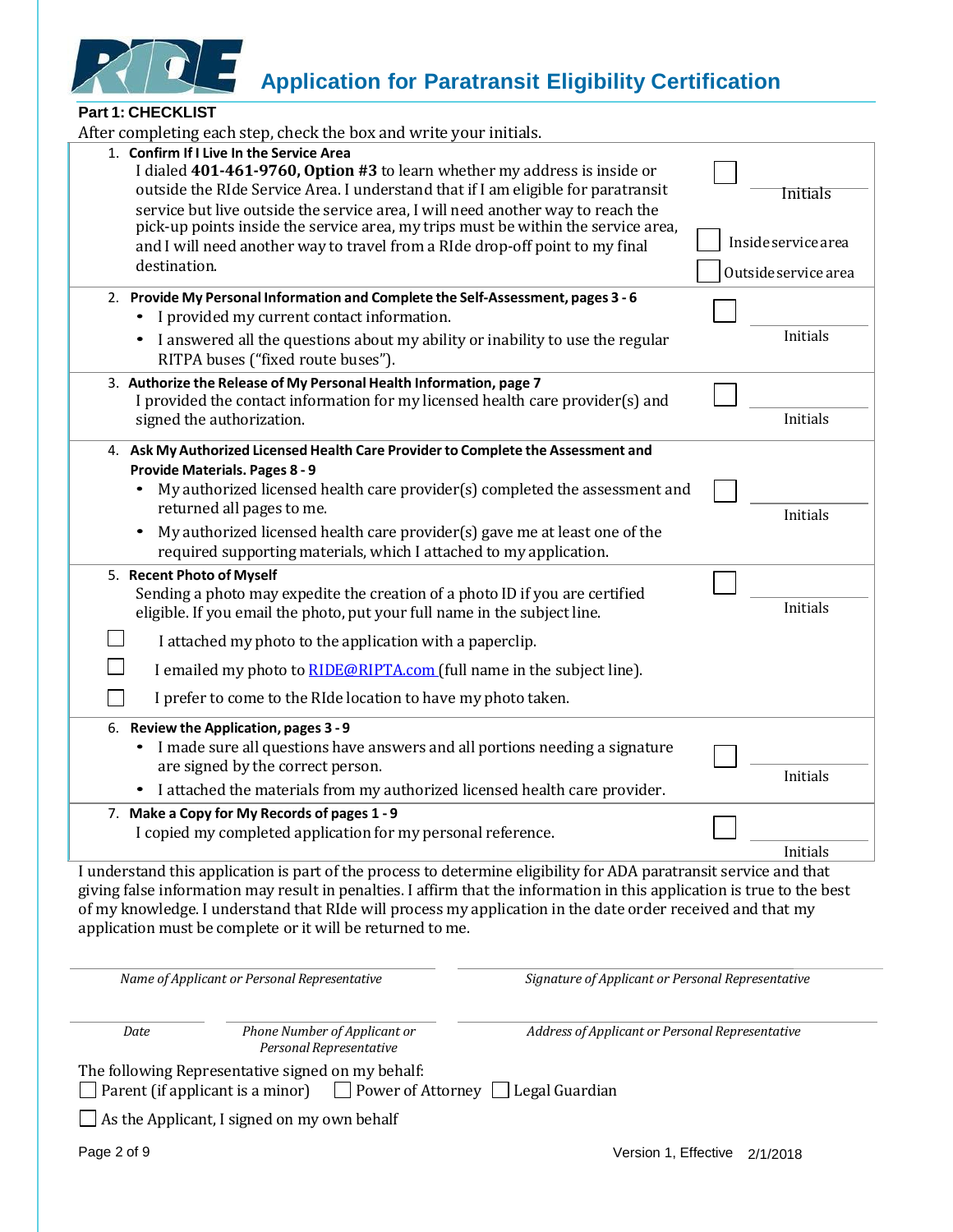

#### <span id="page-3-0"></span>**Part 2: IDENTIFICATION**

| Date:                                                                                                                                                  |                                                                                                                       |              |
|--------------------------------------------------------------------------------------------------------------------------------------------------------|-----------------------------------------------------------------------------------------------------------------------|--------------|
| Is this a recertification? $\Box$ Yes $\Box$ No                                                                                                        |                                                                                                                       |              |
| If "YES" write the Expiration Date and RIde ID #                                                                                                       |                                                                                                                       |              |
|                                                                                                                                                        | <b>Expiration Date</b>                                                                                                | Access ID#   |
| Name:<br><u> 1989 - Johann Harry Harry Harry Harry Harry Harry Harry Harry Harry Harry Harry Harry Harry Harry Harry Harry</u>                         |                                                                                                                       |              |
| Home Phone                                                                                                                                             |                                                                                                                       | Mobile Phone |
| My preferred phone number is:<br>$\Box$ Home<br>$\Box$ Mobile                                                                                          | No Preference                                                                                                         |              |
|                                                                                                                                                        |                                                                                                                       |              |
|                                                                                                                                                        |                                                                                                                       |              |
| Date of Birth:                                                                                                                                         |                                                                                                                       |              |
| Address:<br>and the control of the control of the control of the control of the control of the control of the control of the                           |                                                                                                                       |              |
| Apt/Unit:                                                                                                                                              |                                                                                                                       |              |
|                                                                                                                                                        |                                                                                                                       |              |
| City, State, Zip:<br>the control of the control of the control of the control of the control of<br>City                                                | <b>State</b>                                                                                                          | Zip Code     |
| Provide information for the person we should contact in an emergency.                                                                                  |                                                                                                                       |              |
| <b>Emergency Contact Name:</b>                                                                                                                         | <u> 1989 - Johann Harry Harry Harry Harry Harry Harry Harry Harry Harry Harry Harry Harry Harry Harry Harry Harry</u> |              |
| Relationship to Applicant:                                                                                                                             | the control of the control of the control of the control of the control of the control of                             |              |
| Phone Number(s):                                                                                                                                       |                                                                                                                       |              |
| In what format would you like to receive information from RIde?<br>1.<br>Large Font $\Box$ Audio Tape $\Box$ Email $\Box$ Braille $\Box$ Other answer: |                                                                                                                       |              |
| Where should we send future information? $\square$ To me, the Applicant $\square$ To the Designee listed below<br>2.                                   |                                                                                                                       |              |
| Name of Information Designee:                                                                                                                          |                                                                                                                       |              |
| <b>Address of Information Designee:</b>                                                                                                                |                                                                                                                       |              |
| <b>Email of Information Designee:</b>                                                                                                                  |                                                                                                                       |              |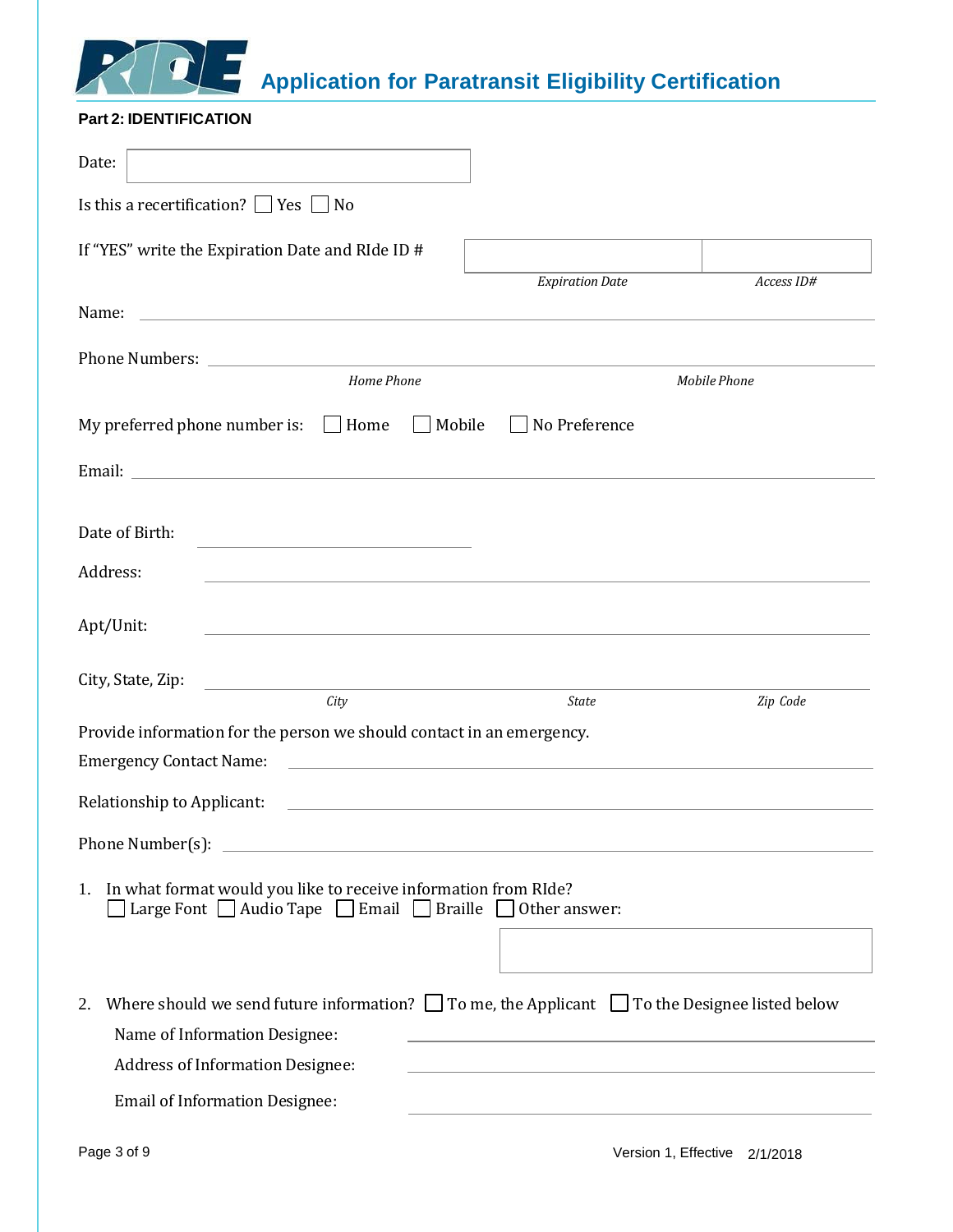

#### **Part 3:SELF-ASSESSMENT**

Using fixed route service (regular RIPTA buses) does not automatically exclude you from paratransit eligibility.

|    | 1. I have the following diagnosed disability/disabilities:<br>Do <b>NOT</b> list symptoms or mobility devices. List the name of your diagnosed disability/disabilities. |                                              |
|----|-------------------------------------------------------------------------------------------------------------------------------------------------------------------------|----------------------------------------------|
|    |                                                                                                                                                                         |                                              |
|    |                                                                                                                                                                         |                                              |
| 2. | I am unable to use regular RIPTA buses all or some of the time without the assistance of another<br>individual because:                                                 |                                              |
|    |                                                                                                                                                                         |                                              |
|    |                                                                                                                                                                         |                                              |
|    |                                                                                                                                                                         |                                              |
|    |                                                                                                                                                                         |                                              |
| 3. | My condition:<br>(mark all that apply)                                                                                                                                  |                                              |
|    | Is Constant $\Box$ Changes Daily $\Box$ Changes at Different Times of Day                                                                                               | $\vert$ Is in Remission                      |
|    | Not Applicable                                                                                                                                                          |                                              |
| 4. | I am <b>ABLE</b> to do this activity all or some of the time:<br>(mark all that apply)                                                                                  |                                              |
|    | Get to the RIPTA bus stop                                                                                                                                               | Sign my name                                 |
|    | Wait alone at the RIPTA bus stop or curb                                                                                                                                | Use a phone to call for assistance           |
|    | Board the RIPTA bus                                                                                                                                                     | Give addresses upon request                  |
|    | Travel alone from a drop-off point to my destination                                                                                                                    | Give phone numbers upon request              |
|    | Transfer from one RIPTA bus to another                                                                                                                                  | Travel alone as a passenger                  |
|    | Ride the RIPTA bus                                                                                                                                                      | Count money to pay for a purchase            |
|    | Exit the RIPTA bus                                                                                                                                                      | Insert bills, coins, or cards into a machine |
|    | Navigate the RIPTA bus system                                                                                                                                           | Recognize a destination or landmark          |
|    | Navigate the RIPTA Transit Center                                                                                                                                       | Ask for and follow oral instructions         |
|    | Find my way (visually / cognitively)                                                                                                                                    | Ask for and follow written instructions      |
|    |                                                                                                                                                                         | None of the choices apply to me              |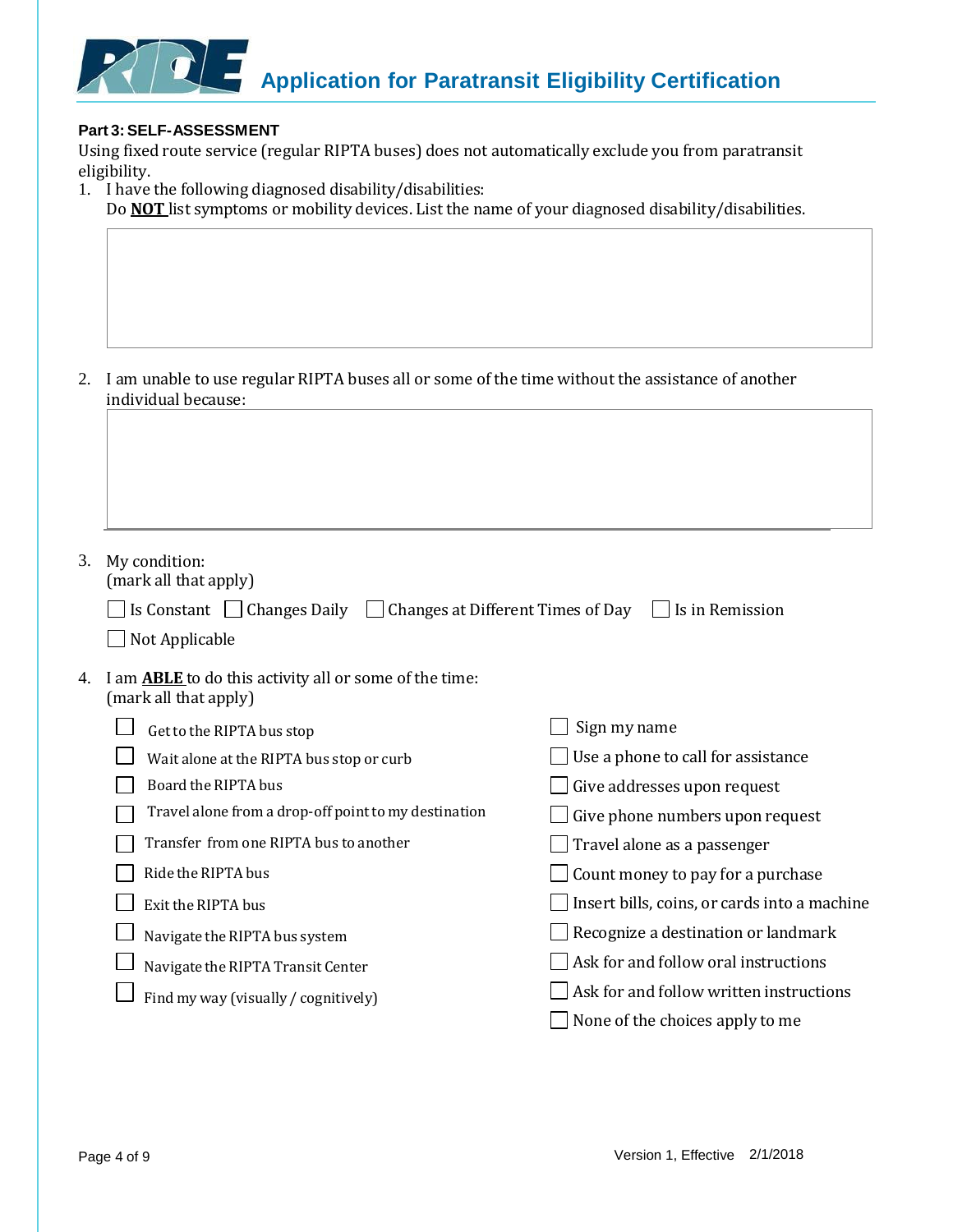5. I use the following mobility aids all or some of the time: (mark all that apply)

| Cane            | Manual Wheelchair               |
|-----------------|---------------------------------|
| $\Box$ Crutches | Motorized Wheelchair or Scooter |
| Walker          | $\Box$ Not Applicable           |
| Prosthesis      | Other answer:                   |
|                 |                                 |

a) If you marked "Wheelchair or scooter," provide the details below. Otherwise, mark "Not Applicable."

|    |                                                                                                                                                                               | Not Applicable                                                                                                             |
|----|-------------------------------------------------------------------------------------------------------------------------------------------------------------------------------|----------------------------------------------------------------------------------------------------------------------------|
|    | Combined weight of applicant<br>and wheelchair/scooter                                                                                                                        |                                                                                                                            |
|    | For RIde information purposes only. Will not be used to determine eligibility.                                                                                                |                                                                                                                            |
|    | Transit Administration regulations operator may deny transportation if carrying the wheelchair and its occupant would be<br>inconsistent with legitimate safety requirements. | RIde will transport an 800-pound wheelchair/passenger combination, but not a combination exceeding 800 pounds. Per Federal |
| 6. | I am <b>ABLE</b> to navigate this situation all or some of the time:<br>(mark all that apply)                                                                                 |                                                                                                                            |
|    | Unpaved paths                                                                                                                                                                 | Snow on sidewalks or streets                                                                                               |
|    | Places without curb cuts                                                                                                                                                      | Busy streets and intersections                                                                                             |
|    | Steep sidewalks or streets                                                                                                                                                    | None of the choices apply to me                                                                                            |
|    | RIPTA bus stops                                                                                                                                                               |                                                                                                                            |
| 7. | I use these modes of transport regularly: (mark all that apply)                                                                                                               |                                                                                                                            |
|    | I do not use other modes of transport regularly                                                                                                                               | Personal vehicle (car)                                                                                                     |
|    | Ambulance                                                                                                                                                                     | Walking (with or without a mobility aid)                                                                                   |
|    | Friend/relative gives me a ride                                                                                                                                               | Wheelchair or scooter                                                                                                      |
|    | Agency-sponsored ride from:                                                                                                                                                   | Other answer:                                                                                                              |

For RIde information purposes only. Will not be used to determine eligibility.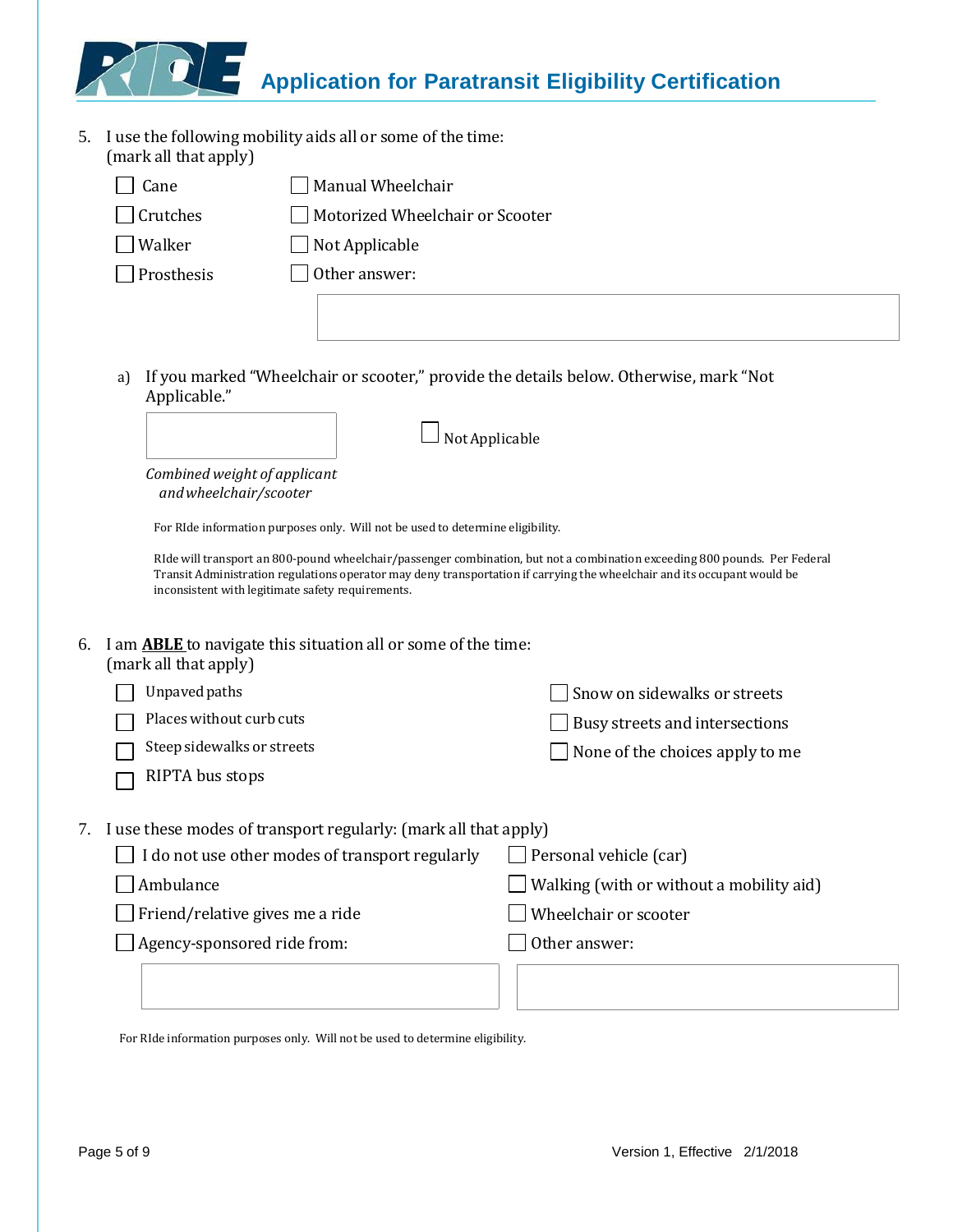8. I can travel these distances on my own in **MILD** weather: (mark all that apply)

| (mark an macappiy)                                                                                                                             |                                           |                                    |                                   |                                     |              |
|------------------------------------------------------------------------------------------------------------------------------------------------|-------------------------------------------|------------------------------------|-----------------------------------|-------------------------------------|--------------|
|                                                                                                                                                | Walking <b>WITHOUT</b><br>mobility device |                                    | Walking with a<br>mobility device | <b>Using a Manual</b><br>Wheelchair | Not at All   |
| To/from the bus stop                                                                                                                           |                                           |                                    |                                   |                                     |              |
| nearest to my                                                                                                                                  |                                           |                                    |                                   |                                     |              |
| residence                                                                                                                                      |                                           |                                    |                                   |                                     |              |
| To the curb only                                                                                                                               |                                           |                                    |                                   |                                     |              |
| 1 block                                                                                                                                        |                                           |                                    |                                   |                                     |              |
| 3 blocks (1/4 mile)                                                                                                                            |                                           |                                    |                                   |                                     |              |
| 6 blocks (1/2 mile)                                                                                                                            |                                           |                                    |                                   |                                     |              |
| 9 blocks (3/4 mile)                                                                                                                            |                                           |                                    |                                   |                                     |              |
| The following weather conditions will affect my answers to question #8:<br>(mark all that apply)<br>Not applicable                             |                                           |                                    | Ice                               |                                     |              |
|                                                                                                                                                |                                           |                                    |                                   |                                     |              |
| Snow accumulation of 2 inches+                                                                                                                 |                                           |                                    | Temperature above 80°F            |                                     |              |
| Rainfall of 1/2 inch+ per hour                                                                                                                 |                                           |                                    | Temperature below 30°F            |                                     |              |
| Sustained wind speeds of 25 miles+ per hour                                                                                                    |                                           |                                    | Other answer:                     |                                     |              |
|                                                                                                                                                |                                           |                                    |                                   |                                     |              |
|                                                                                                                                                |                                           |                                    |                                   |                                     |              |
| 10. I can reasonably travel this distance under optimal conditions in an accessible area on my own:                                            |                                           |                                    |                                   |                                     |              |
|                                                                                                                                                |                                           |                                    |                                   |                                     |              |
|                                                                                                                                                |                                           | Distance in Feet, Blocks, or Miles |                                   |                                     |              |
| 11. My ability to cross streets is as follows:<br>(mark all that apply)                                                                        |                                           |                                    |                                   |                                     |              |
|                                                                                                                                                | Yes with<br>Help                          | Yes on<br>My Own                   | Sometimes<br>on My Own            | N <sub>0</sub>                      | Other Answer |
| I can cross a 2-lane street                                                                                                                    |                                           |                                    |                                   |                                     |              |
| I can cross a 4-lane<br>highway with traffic lights                                                                                            |                                           |                                    |                                   |                                     |              |
| 12. I use the following some or all of the time:<br>Personal Care Attendant designated to assist me with one or more life activities regularly |                                           |                                    |                                   |                                     |              |
| Service Animal trained to assist me                                                                                                            |                                           |                                    |                                   |                                     |              |

<span id="page-6-0"></span> $\hfill\Box$  Not applicable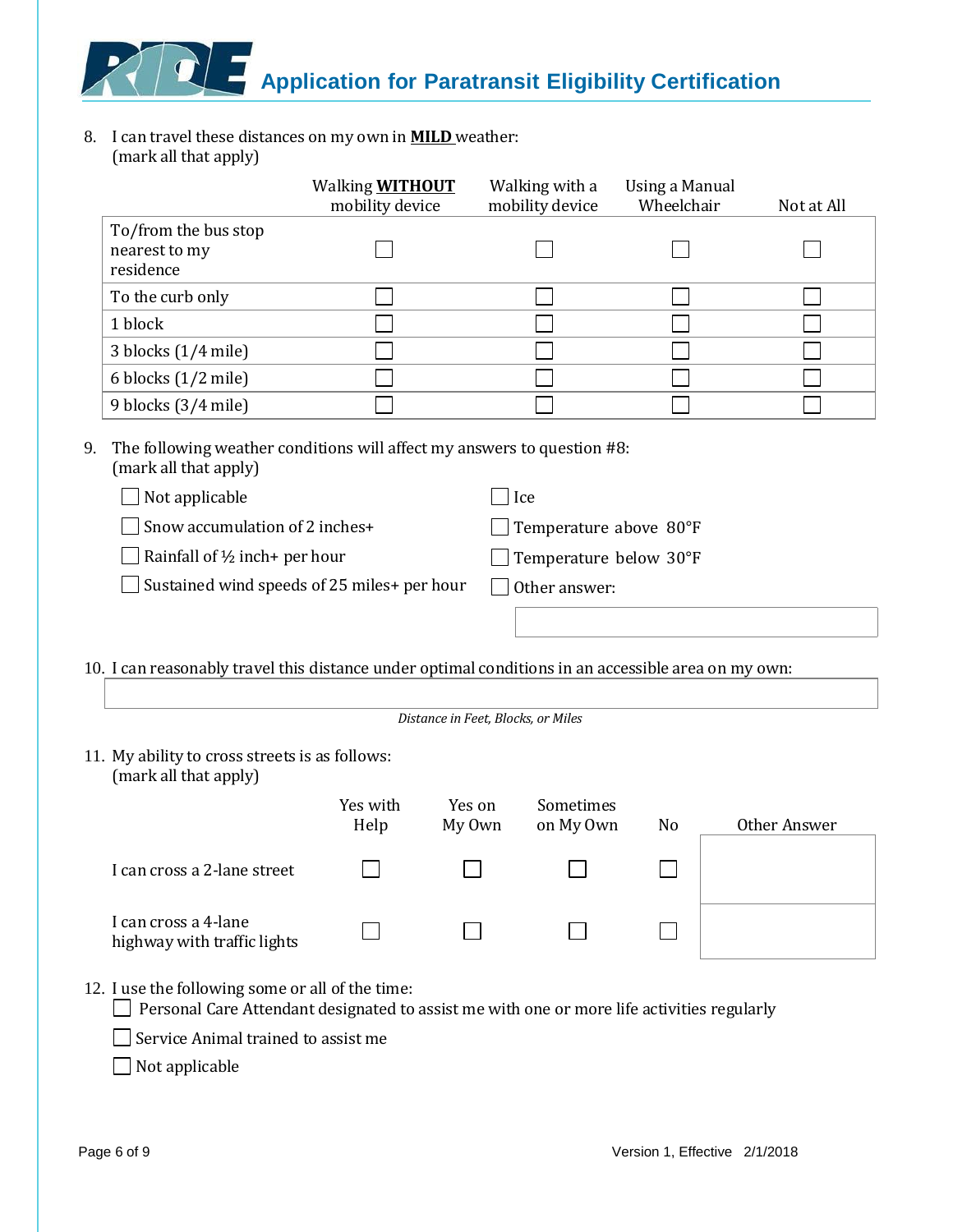

#### <span id="page-7-0"></span>**Part 4: AUTHORIZATION TO DISCLOSE PROTECTED HEALTH INFORMATION**

| <b>Print Applicant's Name And Date of Birth Here</b> |  |
|------------------------------------------------------|--|
|                                                      |  |

I authorize the provider(s) named here, his/her officers, employees, agents, contractors, members, directors, shareholders or affiliates entrusted with handling medical records, to disclose to RIde all of the protected health information relating to me that is reasonably necessary for the provider to fully and accurately complete Part 5 of this application.

| -1- Name of Provider: | the control of the control of the control of the control of the control of the control of the control of the control of the control of the control of the control of the control of the control of the control of the control |
|-----------------------|-------------------------------------------------------------------------------------------------------------------------------------------------------------------------------------------------------------------------------|
|                       |                                                                                                                                                                                                                               |
| Office Phone:         | <u> Alexandria de la contrada de la contrada de la contrada de la contrada de la contrada de la contrada de la c</u>                                                                                                          |
| -2- Name of Provider: | <u> 1989 - Andrea Station Barbara, actor a component de la componentación de la componentación de la componentaci</u>                                                                                                         |
|                       | Office or Facility Address: North American Section 1986 and 2008 and 2008 and 2008 and 2008 and 2008 and 2008 and 2008 and 2008 and 2008 and 2008 and 2008 and 2008 and 2008 and 2008 and 2008 and 2008 and 2008 and 2008 and |
|                       |                                                                                                                                                                                                                               |
| -3- Name of Provider: |                                                                                                                                                                                                                               |
|                       |                                                                                                                                                                                                                               |
| Office Phone:         |                                                                                                                                                                                                                               |

This authorization shall remain in effect until my eligibility for RIde paratransit service is finally determined or 60 days from the date of the authorization, whichever occurs first. I acknowledge that I have the right to revoke this authorization at any time by sending written notification to the persons named above. I understand that the revocation of this authorization is not effective to the extent that the name provider has relied upon it for the use or disclosure of the Protected Health Information prior to receiving my written revocation notice.

I understand that any Protected Health Information disclosed pursuant to this Authorization to an individual or entity that is not covered by state and federal privacy laws and regulations may be subject to re-disclosure by the recipient and may no longer be protected by federal or state law.

I acknowledge that the named persons will not condition my treatment, payment, enrollment in a health plan or eligibility for benefits (if applicable) on whether I sign this Authorization.

| Printed Name                                       | Signature                                                                              | Date                          |
|----------------------------------------------------|----------------------------------------------------------------------------------------|-------------------------------|
| The following Representative signed on my behalf:  |                                                                                        |                               |
|                                                    | $\Box$ Parent (if applicant is a minor) $\Box$ Power of Attorney $\Box$ Legal Guardian |                               |
| $\Box$ As the Applicant, I signed on my own behalf |                                                                                        |                               |
| Page 7 of 9                                        |                                                                                        | Version 1, Effective 2/1/2018 |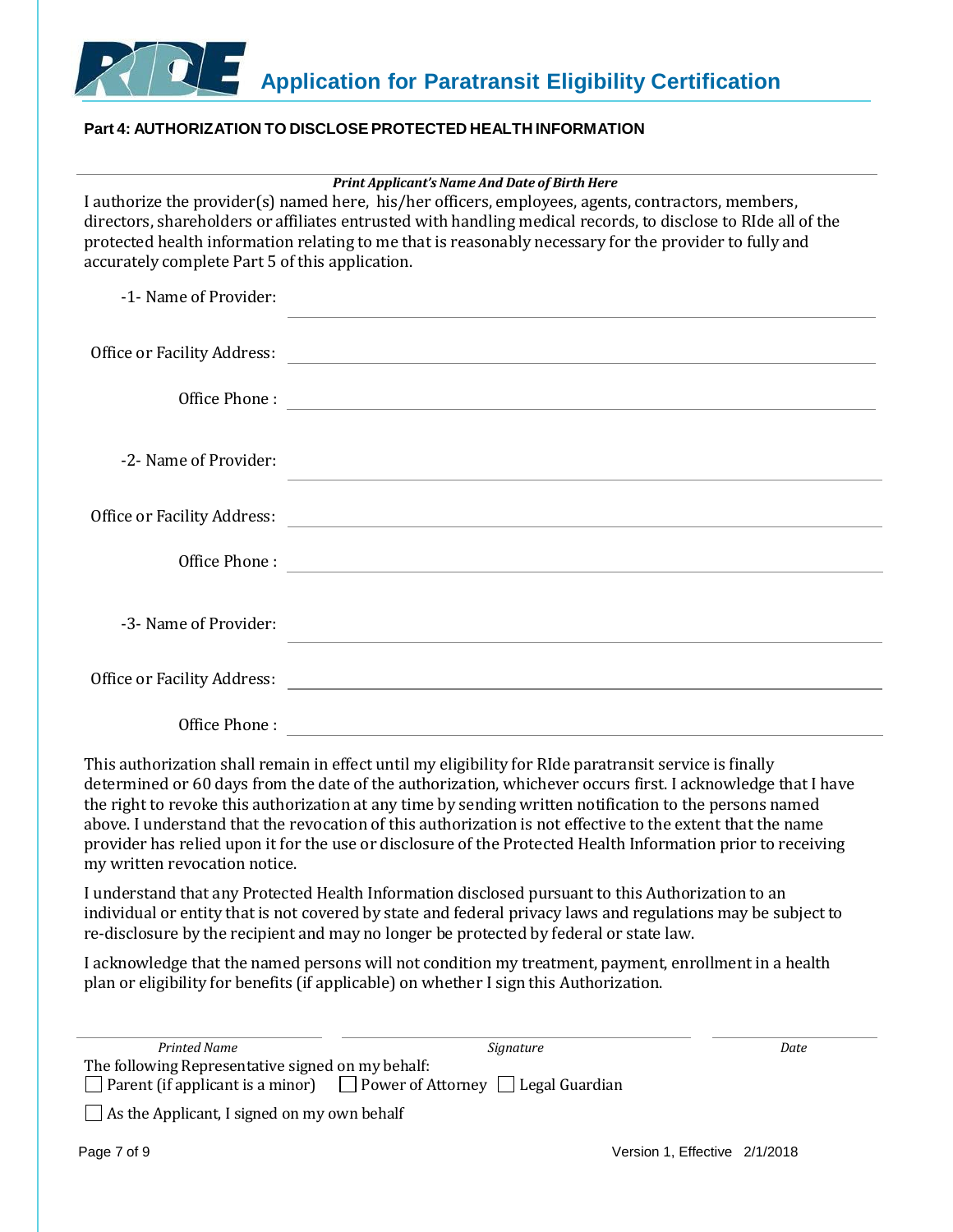#### <span id="page-8-0"></span>**Part 5: HEALTH CARE PROVIDER ASSESSMENT AND VERIFICATION**

**ATTENTION APPLICANTS: A LICENSED \CERTIFIED PROFESSIONAL OR DISABILITY SERVICE PROVIDER WHO ISQUALIFIEDTO RENDER THE SPECIFIC DIAGNOSES AND ASSESSMENTS MUST COMPLETE THIS PART. YOU, OR YOUR REPRESENTATIVE, ARE RESPONSIBLE FOR GETTING THE APPLICATIONTO THE PROVIDER/PROFESSIONAL AND COLLECTING THE COMPLETEDAPPLICATION AND SUPPORTING MATERIAL.**

#### **Attention Medical Professionals and Disability Service Providers:**

The Applicant must be your current patient or client. The Applicant must provide authorization for you to release his/her Protected Health Information (Part 4).

Your patient/client is applying for eligibility certification to use the tax-supported paratransit service through the RIde Program. Paratransit eligibility is based on whether a person, due to his/her disability, is unable to use the regular ADA compliant and accessible RIPTA bus system (fixed route).

Failure to provide the information in this Part will prevent or delay processing of the patient/client's application for eligibility certification.

#### **Do not detach any part of the application. Return the entire application and materials to the patient/client or representative (parent, legal guardian, power of attorney).**

**Do not fax copies or materials to RIde. Faxes are no longer accepted for eligibility applications.** 

#### **All Protected Health Information will be kept confidential.**

| 1. I am a licensed: (check all<br>that apply)                |                                              |
|--------------------------------------------------------------|----------------------------------------------|
| Medical Doctor (MD or DO)                                    | <b>Nurse Practitioner (ARNP)</b>             |
| Psychologist (Ph. D.)                                        | Physician's Assistant                        |
| Psychiatrist (MD or DO)                                      | Optometrist or Ophthalmologist               |
| Licensed Mental Health Professional                          | Physical or Occupational Therapist           |
| MDS Nurse (Skilled Nursing Facilities Only)                  | Certified Orientation & Mobility Specialist  |
|                                                              | Certified Rehabilitation Counselor           |
| Licensed Professional Identification (please print clearly): |                                              |
| Name:                                                        |                                              |
| License #:                                                   | State:                                       |
|                                                              | State Certification Number or License Number |
|                                                              |                                              |
|                                                              |                                              |

Contact:

*Phone Number Business Address Email*

3. Patient/Client Identification (please print clearly)

Name: when the contract of the contract of the contract of the contract of the contract of the contract of the contract of the contract of the contract of the contract of the contract of the contract of the contract of the

Date of Birth: